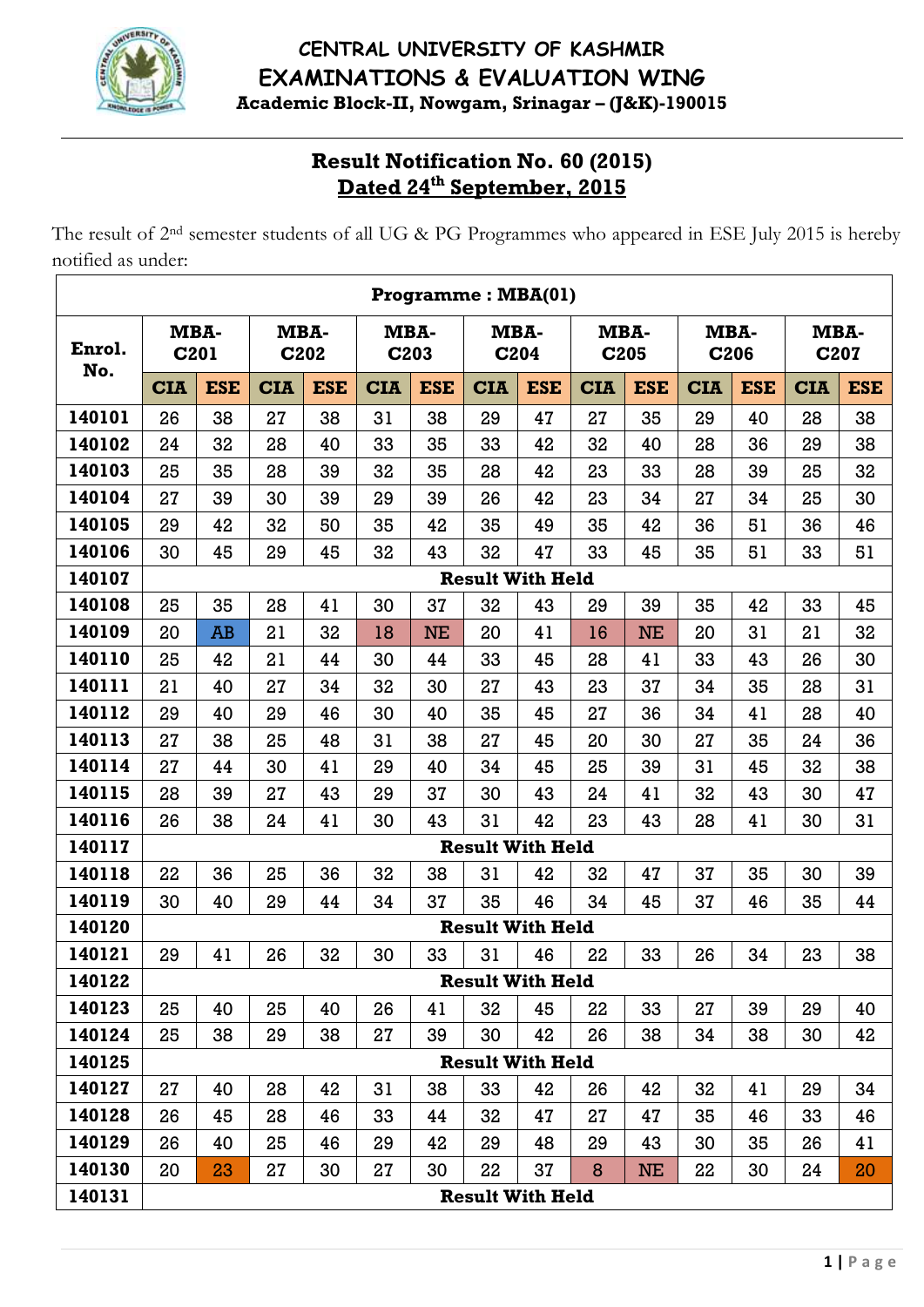|               |                 |                 |                 |                   |                 |                 | Programme: M.Sc IT (02) |                 |            |                 |             |                |
|---------------|-----------------|-----------------|-----------------|-------------------|-----------------|-----------------|-------------------------|-----------------|------------|-----------------|-------------|----------------|
| Enrol.<br>No. | <b>MIT-C201</b> |                 | <b>MIT-C202</b> |                   | <b>MIT-C203</b> |                 |                         | <b>MIT-E202</b> |            | <b>MIT-E204</b> |             | <b>SO-E202</b> |
|               | <b>CIA</b>      | <b>ESE</b>      | <b>CIA</b>      | <b>ESE</b>        | <b>CIA</b>      | <b>ESE</b>      | <b>CIA</b>              | <b>ESE</b>      | <b>CIA</b> | <b>ESE</b>      | <b>CIA</b>  | <b>ESE</b>     |
| 140201        | 25              | 45              | 31              | 44                | 15              | 17              | 23                      | 33              | 11         | 19              | 34          | 42             |
| 140202        | 23              | 18              | 29              | 38                | 14              | 19              | 28                      | 33              | 16         | 19              | 32          | 39             |
| 140203        | 20              | 30              | 28              | 41                | 15              | 16              | 20                      | 30              | 12         | 20              | 33          | 41             |
| 140204        | 28              | 19              | 32              | 49                | 18              | 18              | 29                      | 31              | 16         | 18              | 32          | 41             |
| 140205        | 28              | 50              | 33              | 44                | 19              | 24              | 35                      | 49              | 18         | 24              | 32          | 48             |
| 140207        | 35              | 56              | 32              | 48                | 16              | 27              | 34                      | 48              | 14         | 24              | 33          | 42             |
| 140208        | 20              | 8               | 27              | 30                | 18              | 15              | 25                      | 12              | 10         | 16              | 33          | 33             |
| 140209        | 38              | 53              | 35              | 44                | 19              | 26              | 36                      | 53              | 19         | 24              | 35          | 43             |
| 140210        | 23              | 40              | 24              | 45                | 15              | 24              | 27                      | 44              | 14         | 20              | 31          | 43             |
| 140211        | 30              | 35              | 30              | 41                | 18              | 18              | 23                      | 32              | 14         | 18              | 33          | 46             |
| 140212        | 29              | 48              | 28              | 46                | 14              | 21              | 28                      | 43              | 11         | 19              | 31          | 45             |
| 140213        | 20              | 30              | 26              | 42                | 14              | 15              | 22                      | 31              | 10         | 16              | 31          | 44             |
| 140214        | 21              | 47              | 28              | 41                | 13              | 22              | 21                      | 23              | 11         | 19              | 31          | 40             |
| 140215        | 25              | 43              | 28              | 37                | 17              | 21              | 26                      | 34              | 12         | 18              | 33          | 42             |
| 140216        | 20              | 30              | 27              | 33                | 15              | 21              | 23                      | 22              | 11         | 18              | 34          | 39             |
| 140217        | 29              | 32              | 26              | 41                | 14              | 20              | 29                      | 40              | 13         | 23              | 32          | 39             |
| 140218        | 31              | 53              | 33              | 43                | 16              | 27              | 33                      | 54              | 18         | 26              | 32          | 41             |
| 140220        | 21              | 30              | 28              | 33                | 14              | 19              | 24                      | 18              | 12         | 15              | 32          | 41             |
| 140221        | 22              | 33              | 24              | 45                | 16              | 18              | 22                      | 33              | 12         | 19              | 32          | 39             |
| 140222        | 20              | 15              | 27              | 40                | 16              | 19              | 25                      | 30              | 13         | 21              | 31          | 43             |
| 140224        | 22              | 35              | 28              | 40                | 16              | 18              | 25                      | 41              | 12         | 20              | 32          | 44             |
| 140225        | 26              | 17              | 33              | 39                | 17              | 20              | 24                      | 17              | 12         | 17              | 35          | 43             |
| 140226        | 20              | 30              | 30              | 38                | 15              | 19              | 24                      | 30              | 11         | 17              | 33          | 38             |
| 140227        | 27              | 30              | 29              | 41                | 15              | 19              | 21                      | 31              | 10         | 17              | 33          | 44             |
| 140228        | 20              | 17              | 26              | 35                | 15              | 20              | 21                      | 31              | 10         | 15              | 31          | 42             |
| 140229        | 20              | 30              | 23              | 42                | 15              | 18              | 20                      | 30              | 10         | 16              | 31          | 45             |
| 140230        | 27              | 30              | 28              | 37                | 15              | 17              | 25                      | 33              | 10         | 16              | 33          | 43             |
|               |                 |                 |                 |                   |                 | <b>Backlog</b>  |                         |                 |            |                 |             |                |
| Enrol.<br>No. |                 | <b>MIT-C201</b> | MIT-            | C <sub>2</sub> 02 |                 | <b>MIT-C203</b> |                         | <b>MIT-C204</b> |            | <b>MIT-C205</b> | SO-<br>E202 |                |
|               | <b>CIA</b>      | <b>ESE</b>      | <b>CIA</b>      | <b>ESE</b>        | <b>CIA</b>      | <b>ESE</b>      | <b>CIA</b>              | <b>ESE</b>      | <b>CIA</b> | <b>ESE</b>      | <b>CIA</b>  | <b>ESE</b>     |
| 130201        | $\star$         | $\star$         | $\star$         | $\star$           | 31              | 40              | $\star$                 | $\star$         | $\star$    | $\star$         | $\star$     | $\star$        |
| 130207        | $\star$         | $\star$         | $\star$         | $\star$           | $\star$         | $\star$         | 26                      | 36              | $\star$    | $\star$         | $\star$     | $\star$        |
| 130216        | $\star$         | $\star$         | $\star$         | $\star$           | $\star$         | $\star$         | 25                      | 35              | $\star$    | $\star$         | $^\star$    | $\star$        |
| 130226        | $\star$         | $\star$         | $\star$         | $\star$           | $\star$         | $\star$         | 22                      | 37              | $\star$    | $\star$         | $\star$     | $\star$        |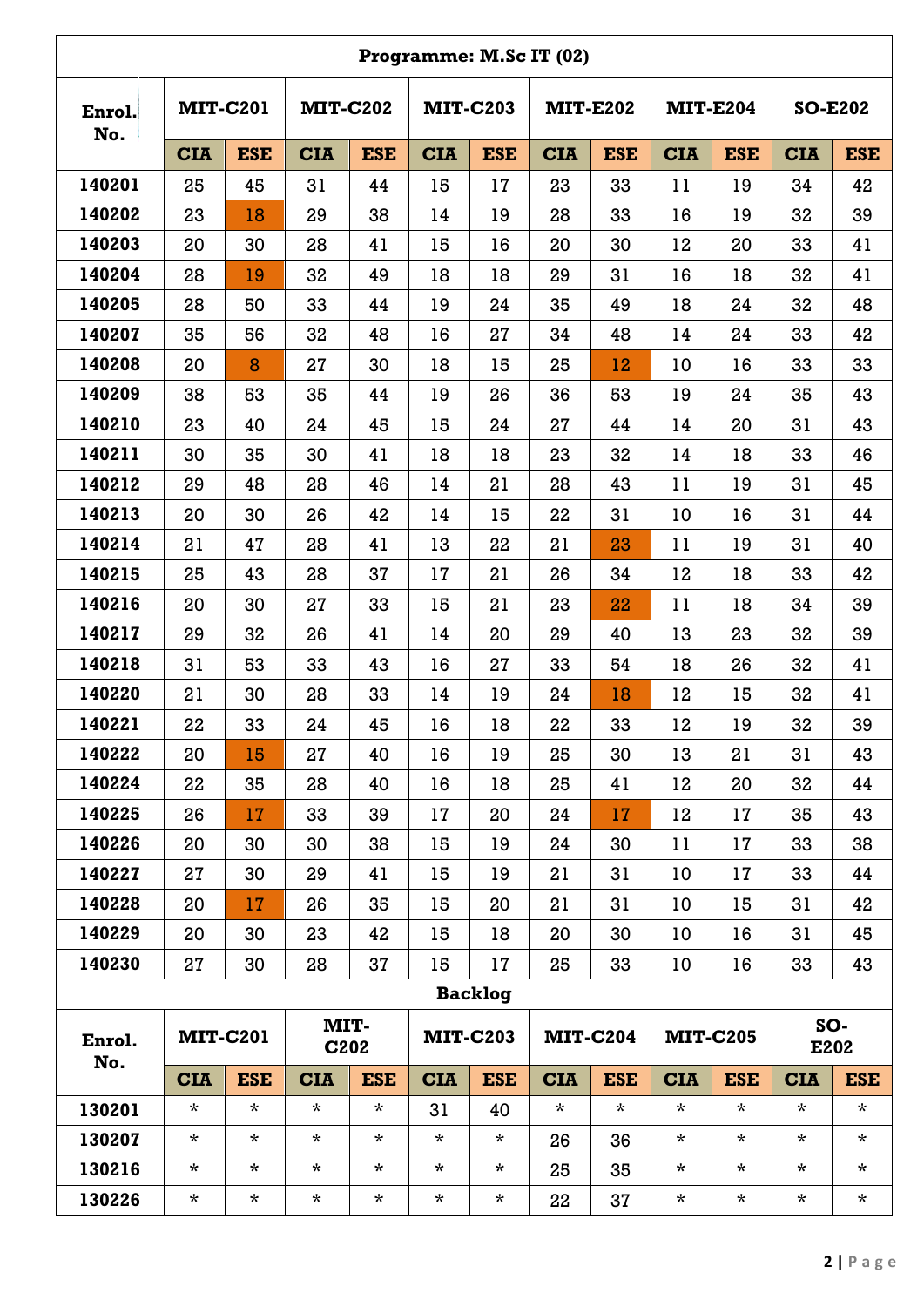|        |                 |            |            |                 | Programme: M.A. English (03) |                 |            |                 |            |                |
|--------|-----------------|------------|------------|-----------------|------------------------------|-----------------|------------|-----------------|------------|----------------|
| Enrol. | <b>MEG-C201</b> |            |            | <b>MEG-C202</b> |                              | <b>MEG-C203</b> |            | <b>MEG-C204</b> |            | <b>SO-E201</b> |
| No.    | <b>CIA</b>      | <b>ESE</b> | <b>CIA</b> | <b>ESE</b>      | <b>CIA</b>                   | <b>ESE</b>      | <b>CIA</b> | <b>ESE</b>      | <b>CIA</b> | <b>ESE</b>     |
| 130311 | 23              | 38         | 24         | 30              | 21                           | 38              | 22         | 30              | 27         | 24             |
| 140303 | 23              | 42         | 25         | 34              | 26                           | 38              | 21         | 32              | 33         | 34             |
| 140306 | 24              | 42         | 24         | 30              | 28                           | 37              | 24         | 32              | 33         | 30             |
| 140307 | 29              | 50         | 28         | 32              | 31                           | 41              | 27         | 43              | 34         | 48             |
| 140308 | 21              | 38         | 22         | 30              | 22                           | 34              | 20         | 30              | 30         | 30             |
| 140311 | 20              | 39         | 20         | 30              | 22                           | 30              | 20         | 36              | 30         | 30             |
| 140313 | 29              | 50         | 29         | 41              | 32                           | 45              | 31         | 45              | 34         | 41             |
| 140316 | 26              | 46         | 27         | 30              | 31                           | 41              | 23         | 42              | 32         | 39             |
| 140319 | 21              | 30         | 23         | 30              | 24                           | 39              | 20         | 32              | 27         | 38             |
| 140320 | 27              | 47         | 28         | 35              | 30                           | 43              | 26         | 41              | 35         | 38             |
| 140324 | 25              | 42         | 26         | 37              | 26                           | 39              | 25         | 38              | 34         | 38             |
|        |                 |            |            |                 | <b>Backlog</b>               |                 |            |                 |            |                |
| 120331 | 28              | 31         | $\star$    | $\star$         | $\star$                      | $\star$         | $\star$    | $\star$         | $\star$    | $\star$        |
| 130302 | $\star$         | $\star$    | $\star$    | $\star$         | 23                           | 34              | $\star$    | $\star$         | $\star$    | $\star$        |
| 130313 | $\star$         | $\star$    | 29         | 33              | $\star$                      | $\star$         | $\star$    | $\star$         | $\star$    | $\star$        |
| 130321 | $\star$         | $\star$    | 27         | 36              | $\star$                      | $\star$         | $\star$    | $\star$         | $\star$    | $\star$        |
| 130324 | $\star$         | $\star$    | $\star$    | $\star$         | $\star$                      | $\star$         | 21         | 31              | $\star$    | $\star$        |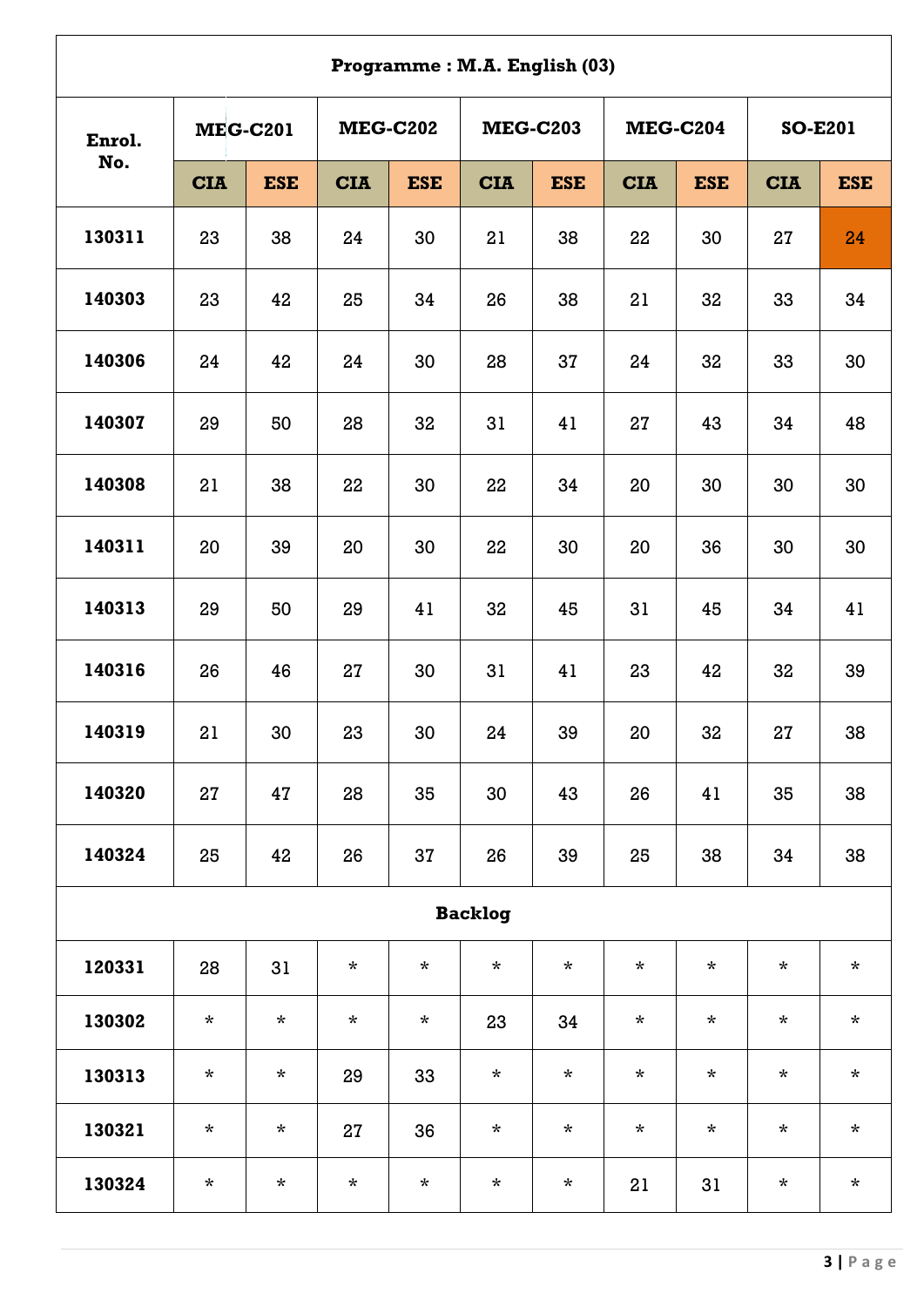|               |            |                           |            |               |                |               | Programme: M.A. Convergent Journalism (04) |                           |            |                |            |                |
|---------------|------------|---------------------------|------------|---------------|----------------|---------------|--------------------------------------------|---------------------------|------------|----------------|------------|----------------|
| Enrol.<br>No. |            | MACJ-<br>C <sub>201</sub> |            | MACJ-<br>C202 |                | MACJ-<br>C203 |                                            | MACJ-<br>C <sub>204</sub> |            | <b>SO-E201</b> |            | <b>SO-E202</b> |
|               | <b>CIA</b> | <b>ESE</b>                | <b>CIA</b> | <b>ESE</b>    | <b>CIA</b>     | <b>ESE</b>    | <b>CIA</b>                                 | <b>ESE</b>                | <b>CIA</b> | <b>ESE</b>     | <b>CIA</b> | <b>ESE</b>     |
| 130412        | 28         | 22                        | 25         | 45            | 25             | 39            | 32                                         | 41                        | 17         | <b>NE</b>      | <b>NO</b>  | <b>NO</b>      |
| 130413        | 26         | 30                        | 25         | 45            | 22             | 12            | 23                                         | NE                        | <b>NO</b>  | <b>NO</b>      | 29         | 41             |
| 140401        | 22         | 30                        | 22         | 47            | 20             | <b>NE</b>     | 25                                         | <b>NE</b>                 | NO         | NO             | 28         | 41             |
| 140402        | 20         | 24                        | 22         | 46            | 23             | <b>NE</b>     | 25                                         | <b>AB</b>                 | <b>NO</b>  | <b>NO</b>      | 28         | 44             |
| 140403        | 20         | <b>NE</b>                 | 20         | <b>NE</b>     | 23             | NE            | 20                                         | <b>NE</b>                 | <b>NO</b>  | <b>NO</b>      | 29         | <b>AB</b>      |
| 140404        | 23         | 34                        | 22         | 37            | 26             | 32            | 27                                         | <b>NE</b>                 | 25         | 35             | NO         | <b>NO</b>      |
| 140405        | 23         | 37                        | 27         | 55            | 25             | 40            | 25                                         | 45                        | 29         | 32             | <b>NO</b>  | <b>NO</b>      |
| 140406        | 23         | 38                        | 27         | 51            | 25             | 34            | 24                                         | <b>NE</b>                 | 30         | 35             | <b>NO</b>  | <b>NO</b>      |
| 140407        | 30         | 42                        | 30         | 54            | 26             | 38            | 27                                         | 46                        | NO         | <b>NO</b>      | 28         | 46             |
| 140408        | 28         | 37                        | 29         | 51            | 30             | 38            | 30                                         | 41                        | 27         | 35             | <b>NO</b>  | NO             |
| 140410        | 29         | 33                        | 30         | 44            | 28             | 38            | 28                                         | 35                        | 28         | 27             | <b>NO</b>  | <b>NO</b>      |
| 140412        | 29         | 31                        | 22         | 46            | 27             | 37            | 22                                         | NE                        | <b>NO</b>  | NO             | 28         | 37             |
| 140414        | 25         | 30                        | 20         | 39            | 20             | NE            | 28                                         | 36                        | <b>NO</b>  | <b>NO</b>      | 28         | 36             |
| 140415        | 26         | 31                        | 25         | 48            | 20             | NE            | 26                                         | 40                        | <b>NO</b>  | <b>NO</b>      | 28         | 45             |
| 140416        | 24         | 35                        | 23         | 45            | 20             | NE            | 20                                         | 41                        | NO         | <b>NO</b>      | 29         | 43             |
| 140417        | 25         | 30                        | 24         | 55            | 26             | 33            | 23                                         | 35                        | <b>NO</b>  | NO             | 28         | 41             |
| 140418        | 27         | 37                        | 25         | AB            | 27             | AB            | 28                                         | 47                        | <b>NO</b>  | NO             | 29         | 49             |
| 140419        | 27         | 38                        | 27         | 50            | 27             | NE            | 25                                         | 38                        | 26         | 32             | <b>NO</b>  | <b>NO</b>      |
| 140420        | 26         | 37                        | 22         | 47            | 27             | 39            | 27                                         | <b>NE</b>                 | 23         | 30             | <b>NO</b>  | <b>NO</b>      |
| 140421        | 27         | 34                        | 30         | 48            | 34             | 34            | 34                                         | 42                        | 29         | 45             | <b>NO</b>  | NO             |
| 140422        | 26         | 33                        | 24         | 43            | 25             | 23            | 25                                         | 40                        | 24         | 25             | <b>NO</b>  | <b>NO</b>      |
| 140423        | 27         | 35                        | 26         | 50            | 28             | 30            | 31                                         | 37                        | <b>NO</b>  | NO             | 29         | 41             |
| 140424        | 24         | 30                        | 24         | 49            | 24             | 34            | 25                                         | 32                        | NO         | NO             | 28         | 40             |
| 140425        | 25         | 31                        | 23         | 42            | 26             | 34            | 26                                         | 39                        | NO         | NO             | 30         | 41             |
| 140426        |            |                           |            |               |                |               | <b>Result With Held</b>                    |                           |            |                |            |                |
| 140427        | 32         | 34                        | 29         | 45            | 31             | 30            | 25                                         | 40                        | NO         | NO             | 32         | 43             |
|               |            |                           |            |               | <b>Backlog</b> |               |                                            |                           |            |                |            |                |
| 130430        | $\star$    | $\star$                   | 22         | 38            | $\star$        | $\star$       | $\star$                                    | $\star$                   | $\star$    | $\star$        | NO         | NO             |

 $\mathbf{r}$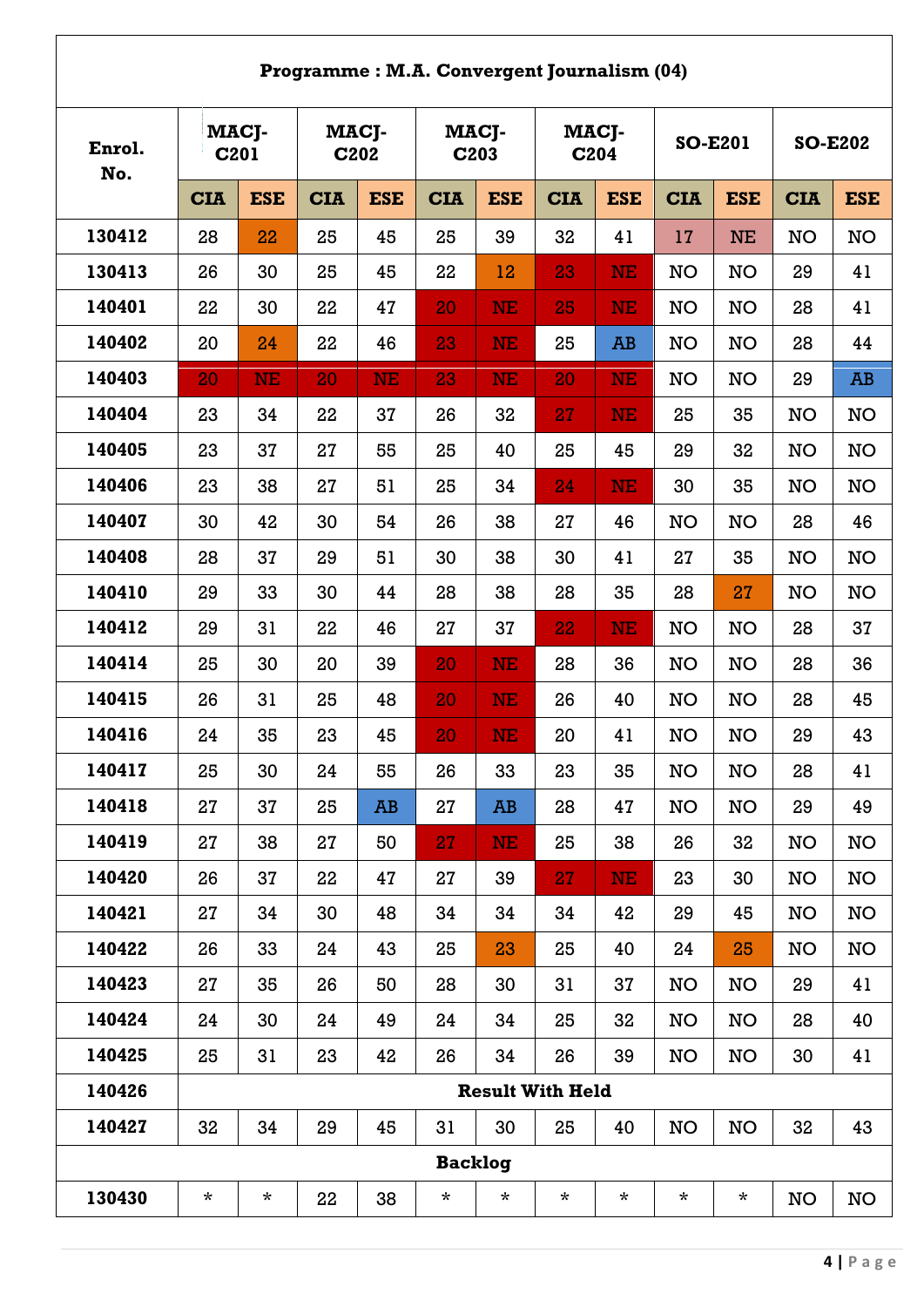|        |                         |            |            |                  | Programme: M.A. Economics (05) |                  |            |                  |            |                |  |  |
|--------|-------------------------|------------|------------|------------------|--------------------------------|------------------|------------|------------------|------------|----------------|--|--|
| Enrol. | <b>MEC-C1421</b>        |            |            | <b>MEC-C1422</b> |                                | <b>MEC-C1423</b> |            | <b>MEC-C1424</b> |            | <b>SO-E201</b> |  |  |
| No.    | <b>CIA</b>              | <b>ESE</b> | <b>CIA</b> | <b>ESE</b>       | <b>CIA</b>                     | <b>ESE</b>       | <b>CIA</b> | <b>ESE</b>       | <b>CIA</b> | <b>ESE</b>     |  |  |
| 130517 | 26                      | 22         | 24         | 36               | 26                             | 30               | 30         | 40               | 35         | 25             |  |  |
| 130519 | 24                      | 31         | 26         | 31               | 31                             | 49               | 30         | 32               | 28         | 35             |  |  |
| 140501 | 28                      | 39         | 29         | 33               | 30                             | 43               | 31         | 39               | 33         | 38             |  |  |
| 140502 |                         |            |            |                  | <b>Result With Held</b>        |                  |            |                  |            |                |  |  |
| 140503 | 28                      | 48         | 30         | 34               | 31                             | 51               | 39         | 44               | 32         | 33             |  |  |
| 140504 |                         |            |            |                  | <b>Result With Held</b>        |                  |            |                  |            |                |  |  |
| 140505 | 20                      | 30         | 25         | 35               | 27                             | 43               | 29         | 33               | 31         | 31             |  |  |
| 140507 | 24                      | 43         | 31         | 32               | 29                             | 52               | 34         | 36               | 35         | 36             |  |  |
| 140508 | 30                      | 52         | 29         | 31               | 25                             | 44               | 32         | 36               | 29         | 35             |  |  |
| 140509 | <b>Result With Held</b> |            |            |                  |                                |                  |            |                  |            |                |  |  |
| 140510 | <b>Result With Held</b> |            |            |                  |                                |                  |            |                  |            |                |  |  |
| 140511 | 34                      | 48         | 29         | 32               | 30                             | 51               | 35         | 35               | 34         | 30             |  |  |
| 140512 | 24                      | 30         | 28         | 32               | 22                             | 43               | 32         | 37               | 33         | 31             |  |  |
| 140513 | 26                      | 33         | 27         | 30               | 26                             | 31               | 31         | 35               | 30         | 35             |  |  |
| 140514 | 28                      | 35         | 27         | 30               | 26                             | 36               | 31         | 35               | 34         | 30             |  |  |
| 140516 | 23                      | 33         | 23         | 25               | 25                             | 31               | 29         | 34               | 27         | 33             |  |  |
| 140518 | 30                      | 45         | 24         | 27               | 30                             | 43               | 32         | 34               | 32         | 36             |  |  |
| 140519 | 26                      | 30         | 27         | 28               | 33                             | 49               | 34         | 36               | 35         | 27             |  |  |
| 140520 | 33                      | 40         | 26         | 36               | 30                             | 32               | 37         | 38               | 32         | 35             |  |  |
| 140522 | 29                      | 30         | 26         | 30               | 25                             | 30               | 33         | 30               | 34         | 42             |  |  |
| 140523 | 23                      | 33         | 25         | 33               | 27                             | 43               | 29         | 35               | 27         | 34             |  |  |
| 140524 | 23                      | 24         | 22         | 22               | 29                             | 36               | 31         | 39               | 39         | 39             |  |  |
| 140525 |                         |            |            |                  | <b>Result With Held</b>        |                  |            |                  |            |                |  |  |
| 140526 | 27                      | 43         | 29         | 38               | 25                             | 41               | 34         | 38               | 30         | 41             |  |  |
| 140527 | 25                      | 30         | 29         | 31               | 25                             | 47               | 30         | 38               | 31         | 38             |  |  |
| 140528 | 30                      | 38         | 31         | 32               | 36                             | 56               | 34         | 40               | 36         | 36             |  |  |
| 140529 | 32                      | 50         | 33         | 36               | 31                             | 48               | 35         | 41               | 31         | 41             |  |  |
| 140530 | 23                      | 34         | 24         | 25               | 23                             | 33               | 27         | 30               | 29         | 33             |  |  |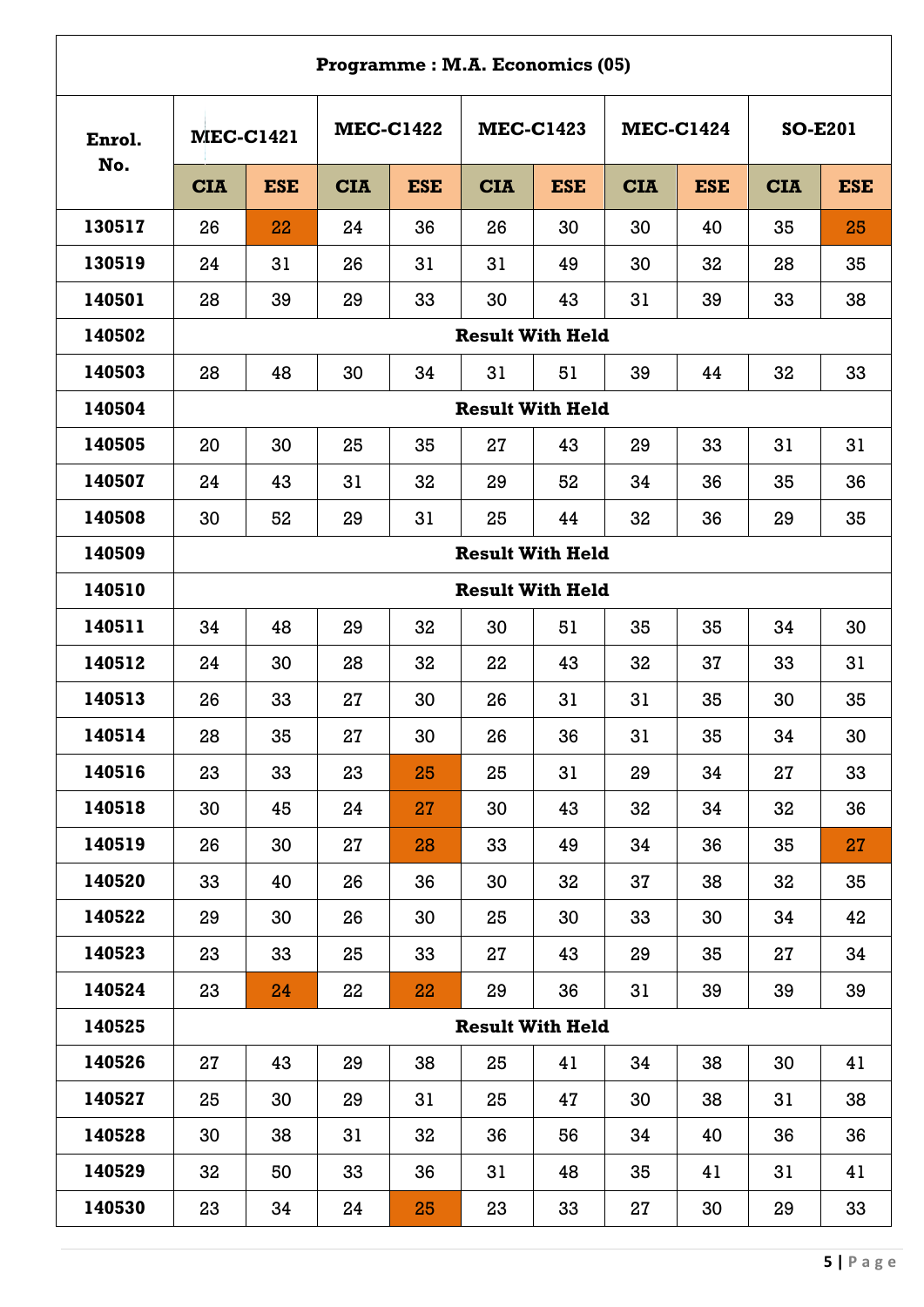|        | <b>Backlog</b> |                          |            |                           |            |              |            |                          |            |            |             |            |  |  |  |
|--------|----------------|--------------------------|------------|---------------------------|------------|--------------|------------|--------------------------|------------|------------|-------------|------------|--|--|--|
| Enrol. |                | MEC-<br>C <sub>201</sub> |            | MEC-<br>C <sub>2</sub> 02 |            | MEC-<br>C203 |            | MEC-<br>C <sub>204</sub> | E201       | SO-        | SO-<br>E202 |            |  |  |  |
| No.    | <b>CIA</b>     | <b>ESE</b>               | <b>CIA</b> | <b>ESE</b>                | <b>CIA</b> | <b>ESE</b>   | <b>CIA</b> | <b>ESE</b>               | <b>CIA</b> | <b>ESE</b> | <b>CIA</b>  | <b>ESE</b> |  |  |  |
| 120501 | $\star$        | $\star$                  | $\star$    | $\star$                   | $\star$    | $\star$      | 23         | 36                       | <b>NO</b>  | <b>NO</b>  | $\star$     | $\star$    |  |  |  |
| 120509 | $\star$        | $\star$                  | 23         | 32                        | $\star$    | $\star$      | $\star$    | $\star$                  | <b>NO</b>  | <b>NO</b>  | $\star$     | $\star$    |  |  |  |
| 120516 | $\star$        | $\star$                  | 25         | 34                        | $\star$    | $\star$      | $\star$    | $\star$                  | <b>NO</b>  | <b>NO</b>  | 25          | 39         |  |  |  |
| 130503 | $\star$        | $\star$                  | $\star$    | $\star$                   | $\star$    | $\star$      | $\star$    | $\star$                  | 29         | 30         | <b>NO</b>   | NO         |  |  |  |
| 130515 | $\star$        | $\star$                  | $\star$    | $\star$                   | $\star$    | $\star$      | $\star$    | $\star$                  | <b>NO</b>  | <b>NO</b>  | 28          | 42         |  |  |  |
| 130525 | $\star$        | $\star$                  | $\star$    | $\star$                   | 20         | 35           | 22         | 34                       | $\star$    | $\star$    | <b>NO</b>   | <b>NO</b>  |  |  |  |
| 130528 | $\star$        | $\star$                  | $\star$    | $\star$                   | $\star$    | $\star$      | $\star$    | $\star$                  | <b>NO</b>  | <b>NO</b>  | 32          | 45         |  |  |  |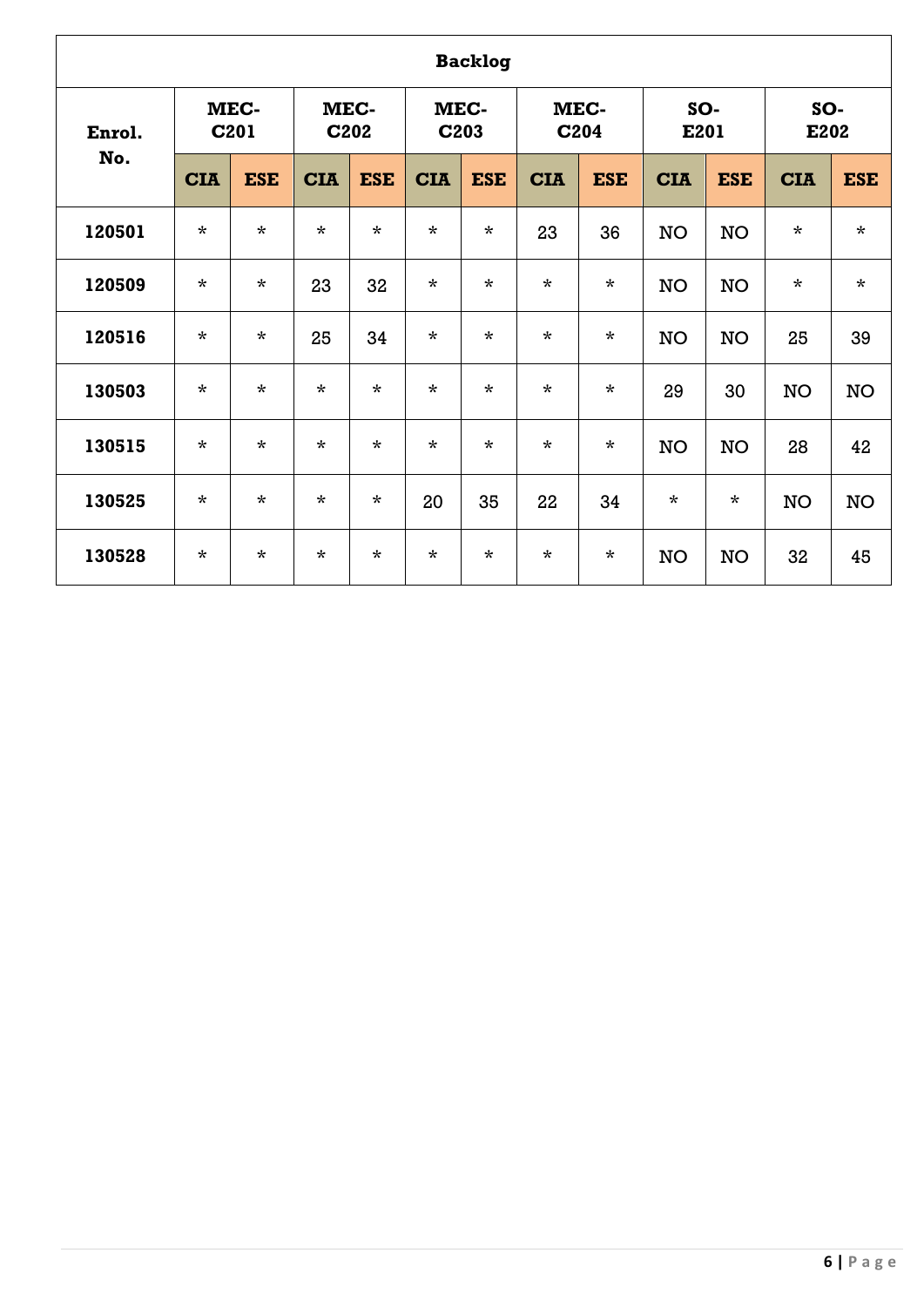|               |            |                 | Programme: M.A/M.Sc Mathematics (06) |                 |                |                 |            |                 |                |            |
|---------------|------------|-----------------|--------------------------------------|-----------------|----------------|-----------------|------------|-----------------|----------------|------------|
| Enrol.<br>No. |            | <b>MMT-C201</b> |                                      | <b>MMT-C202</b> |                | <b>MMT-C203</b> |            | <b>MMT-C204</b> | <b>SO-E201</b> |            |
|               | <b>CIA</b> | <b>ESE</b>      | <b>CIA</b>                           | <b>ESE</b>      | <b>CIA</b>     | <b>ESE</b>      | <b>CIA</b> | <b>ESE</b>      | <b>CIA</b>     | <b>ESE</b> |
| 130602        | 33         | 30              | 33                                   | 39              | 33             | 50              | 29         | 39              | 35             | 41         |
| 130605        | 37         | 18              | 29                                   | 44              | 26             | 24              | 25         | 19              | 33             | 37         |
| 130614        | 27         | 11              | 23                                   | 22              | 21             | 23              | 22         | 11              | 32             | 38         |
| 130616        | 37         | 39              | 29                                   | 49              | 26             | 36              | 29         | 36              | 36             | 42         |
| 130622        | 25         | 14              | 24                                   | 44              | 21             | 20              | 16         | <b>NE</b>       | 26             | 32         |
| 130630        | 35         | $6\phantom{1}6$ | 20                                   | 30              | 20             | 26              | 20         | 16              | 28             | 30         |
| 140601        | 31         | 30              | 28                                   | 33              | 29             | 42              | 20         | 31              | 35             | 35         |
| 140602        | 35         | 43              | 34                                   | 56              | 29             | 51              | 29         | 33              | 38             | 37         |
| 140603        | 29         | 35              | 26                                   | AB              | 22             | 38              | 24         | AB              | 34             | 23         |
| 140604        | 34         | 30              | 30                                   | 32              | 24             | 50              | 21         | 24              | 34             | 38         |
| 140607        | 35         | 37              | 33                                   | 46              | 28             | 51              | 23         | 38              | 35             | 38         |
| 140608        | 38         | 43              | 34                                   | 51              | 32             | 47              | 31         | 32              | 35             | 46         |
| 140609        | 35         | 31              | 26                                   | 45              | 24             | 36              | 21         | 20              | 34             | 46         |
| 140610        | 30         | 35              | 25                                   | 38              | 26             | 41              | 17         | <b>NE</b>       | 30             | 30         |
| 140612        | 28         | 30              | 29                                   | 40              | 27             | 40              | 22         | 30              | 34             | 38         |
| 140613        | 32         | 31              | 22                                   | 33              | 20             | 34              | 16         | <b>NE</b>       | 31             | 33         |
| 140614        | 37         | 30              | 25                                   | AB              | 27             | 21              | 28         | AB              | 33             | AB         |
| 140616        | 35         | 40              | 34                                   | 57              | 36             | 49              | 28         | 48              | 39             | 43         |
| 140617        | 31         | 35              | 33                                   | 49              | 28             | 47              | 25         | 43              | 30             | 38         |
| 140618        | 27         | 17              | 28                                   | AB              | 24             | 23              | 24         | 35              | 37             | AB         |
| 140619        | 37         | 41              | 39                                   | 56              | 38             | 54              | 33         | 44              | 32             | 37         |
| 140620        | 33         | 30              | 27                                   | 39              | 23             | 35              | 21         | 23              | 32             | 37         |
| 140621        | 33         | 30              | 26                                   | 40              | 23             | 40              | 22         | 24              | 31             | 35         |
| 140625        | 33         | 43              | 30                                   | 59              | 24             | 39              | 24         | 36              | 31             | 39         |
| 140626        | 37         | 39              | 34                                   | 34              | 24             | 43              | 25         | 40              | 31             | 34         |
| 140629        | 36         | 40              | 37                                   | 43              | 29             | 31              | 30         | 30              | 33             | 36         |
| 140632        | 32         | 34              | 33                                   | 36              | 31             | 40              | 20         | 31              | 35             | 30         |
|               |            |                 |                                      |                 | <b>Backlog</b> |                 |            |                 |                |            |
| 120611        | $\star$    | $\star$         | $\star$                              | $\star$         | 23             | 43              | 20         | 20              | $\star$        | $\star$    |
| 120623        | $\star$    | $\star$         | $\star$                              | $\star$         | $\star$        | $\star$         | $\star$    | $\star$         | 25             | 21         |
| 120629        | $\star$    | $\star$         | 26                                   | 30              | 20             | 36              | $\star$    | $\star$         | $\star$        | $\star$    |
| 120631        | $\star$    | $\star$         | 23                                   | 25              | 25             | 46              | $\star$    | $\star$         | $\star$        | $\star$    |
| 130610        | $\star$    | $\star$         | 31                                   | AB              | $\star$        | $\star$         | 20         | AB              | $\star$        | $\star$    |
| 130615        | 22         | $\mathbf{7}$    | $\star$                              | $\star$         | $\star$        | $\star$         | 20         | 33              | $\star$        | $\star$    |
| 130629        | 29         | 41              | 28                                   | 51              | $\star$        | $\star$         | $\star$    | $\star$         | $\star$        | $\star$    |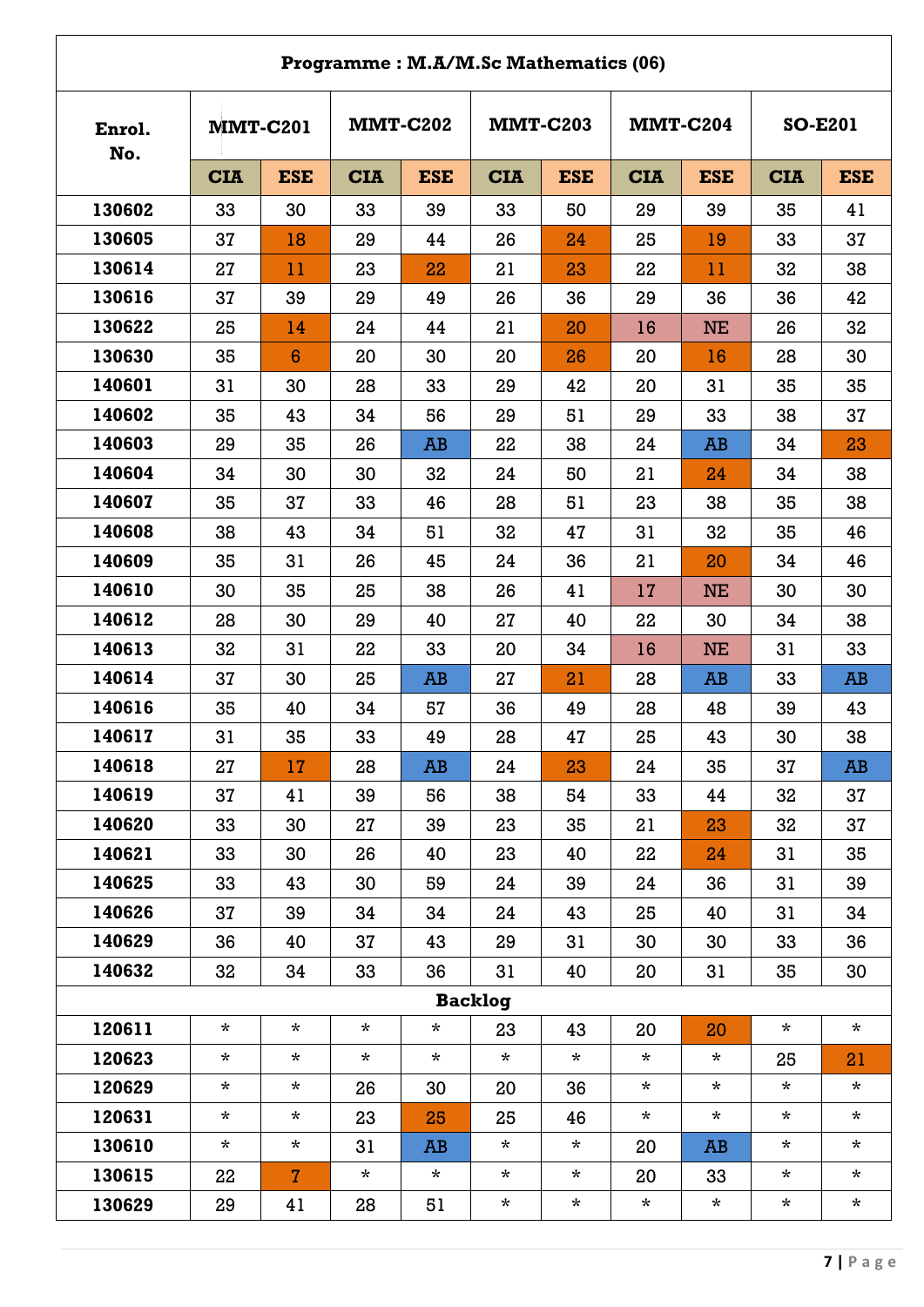|        |                         |            |            |            |            |            | Programme: BA LLB (07)  |                |            |            |            |            |  |
|--------|-------------------------|------------|------------|------------|------------|------------|-------------------------|----------------|------------|------------|------------|------------|--|
| Enrol. | IL-C201                 |            |            | IL-C202    |            | IL-C203    |                         | <b>IL-C204</b> | IL-C205    |            |            | IL-C206    |  |
| No     | <b>CIA</b>              | <b>ESE</b> | <b>CIA</b> | <b>ESE</b> | <b>CIA</b> | <b>ESE</b> | <b>CIA</b>              | <b>ESE</b>     | <b>CIA</b> | <b>ESE</b> | <b>CIA</b> | <b>ESE</b> |  |
| 130748 | 30                      | 40         | 30         | 34         | 32         | 41         | 28                      | 33             | 27         | 32         | 30         | 37         |  |
| 140701 | 32                      | 35         | 28         | 37         | 33         | 34         | 30                      | 36             | 31         | 30         | 33         | 33         |  |
| 140703 | 31                      | 41         | 24         | 40         | 35         | 43         | 27                      | 41             | 33         | 41         | 35         | 42         |  |
| 140704 | 37                      | 55         | 34         | 46         | 36         | 51         | 31                      | 40             | 34         | 49         | 36         | 46         |  |
| 140705 |                         |            |            |            |            |            | <b>Result With Held</b> |                |            |            |            |            |  |
| 140706 | 29                      | 48         | 32         | 41         | 36         | 42         | 32                      | 37             | 35         | 41         | 36         | 45         |  |
| 140707 | 36                      | 53         | 35         | 45         | 35         | 49         | 33                      | 42             | 32         | 41         | 36         | 39         |  |
| 140708 | 28                      | 31         | 24         | 43         | 26         | 40         | 26                      | 25             | 22         | 35         | 29         | 31         |  |
| 140709 | 31                      | 42         | 32         | 37         | 36         | 47         | 32                      | 43             | 33         | 41         | 30         | 45         |  |
| 140710 | 36                      | 48         | 35         | 40         | 38         | 47         | 32                      | 32             | 34         | 35         | 36         | 45         |  |
| 140711 | 27                      | 32         | 23         | 33         | 27         | 26         | 21                      | 20             | 25         | 27         | 26         | 24         |  |
| 140712 | <b>Result With Held</b> |            |            |            |            |            |                         |                |            |            |            |            |  |
| 140713 |                         |            |            |            |            |            | <b>Result With Held</b> |                |            |            |            |            |  |
| 140714 | 34                      | 42         | 28         | 29         | 33         | 36         | 29                      | 39             | 27         | 33         | 32         | 33         |  |
| 140715 |                         |            |            |            |            |            | <b>Result With Held</b> |                |            |            |            |            |  |
| 140716 |                         |            |            |            |            |            | <b>Result With Held</b> |                |            |            |            |            |  |
| 140717 |                         |            |            |            |            |            | <b>Result With Held</b> |                |            |            |            |            |  |
| 140718 | 35                      | 48         | 29         | 42         | 35         | 47         | 26                      | 46             | 36         | 46         | 32         | 37         |  |
| 140720 | 31                      | 43         | 27         | 34         | 33         | 30         | 21                      | 31             | 28         | 40         | 32         | 32         |  |
| 140722 | 37                      | 48         | 35         | 46         | 38         | 47         | 29                      | 44             | 33         | 34         | 34         | 39         |  |
| 140723 |                         |            |            |            |            |            | <b>Result With Held</b> |                |            |            |            |            |  |
| 140726 | 28                      | 31         | 30         | 37         | 30         | 32         | 26                      | 37             | 24         | 25         | 24         | 31         |  |
| 140727 | 29                      | 47         | 27         | 42         | 31         | 42         | 25                      | 37             | 29         | 34         | 30         | 35         |  |
| 140728 |                         |            |            |            |            |            | <b>Result With Held</b> |                |            |            |            |            |  |
| 140729 |                         |            |            |            |            |            | <b>Result With Held</b> |                |            |            |            |            |  |
| 140730 |                         |            |            |            |            |            | <b>Result With Held</b> |                |            |            |            |            |  |
| 140731 | 29                      | 31         | 29         | 39         | 35         | 44         | 33                      | 30             | 33         | 35         | 35         | 37         |  |
| 140732 |                         |            |            |            |            |            | <b>Result With Held</b> |                |            |            |            |            |  |
| 140733 | 29                      | 34         | 21         | AB         | 26         | 41         | 22                      | 25             | 23         | 26         | 25         | 31         |  |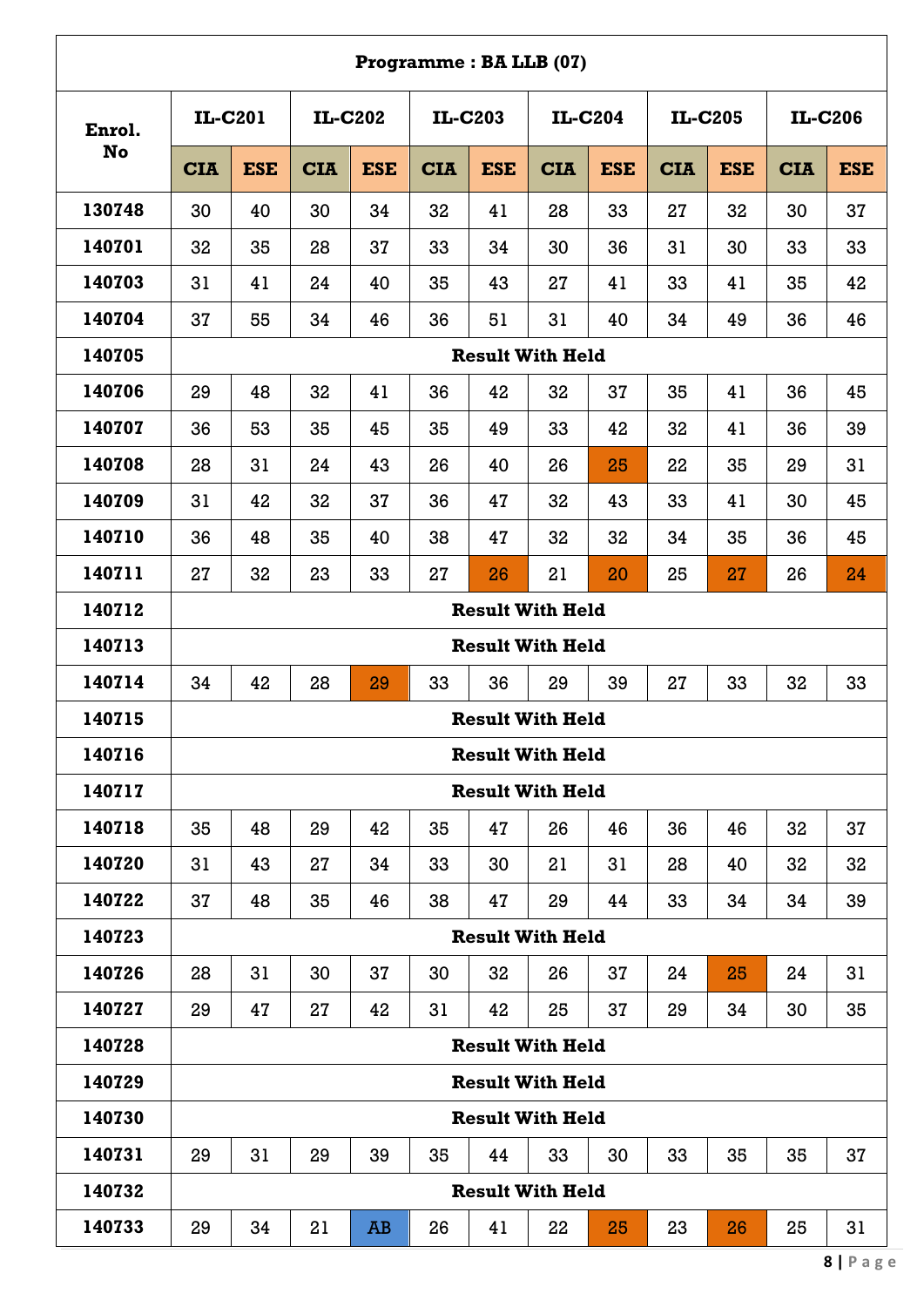| 140734 |                                                                      |                |          |          |         |           | <b>Result With Held</b> |          |         |           |         |           |  |  |  |
|--------|----------------------------------------------------------------------|----------------|----------|----------|---------|-----------|-------------------------|----------|---------|-----------|---------|-----------|--|--|--|
| 140735 | 33                                                                   | 39             | 21       | 37       | 33      | 43        | 27                      | 26       | 29      | 31        | 31      | 34        |  |  |  |
| 140736 | 34                                                                   | 38             | 26       | 40       | 27      | 35        | 27                      | 33       | 25      | 33        | 27      | 33        |  |  |  |
| 140737 | 38                                                                   | 43             | 32       | 39       | 36      | 41        | 30                      | 38       | 34      | 39        | 35      | 34        |  |  |  |
| 140738 |                                                                      |                |          |          |         |           | <b>Result With Held</b> |          |         |           |         |           |  |  |  |
| 140739 |                                                                      |                |          |          |         |           | <b>Result With Held</b> |          |         |           |         |           |  |  |  |
| 140741 | 32                                                                   | 45             | 24       | 35       | 31      | 31        | 28                      | 37       | 25      | 40        | 28      | 32        |  |  |  |
| 140742 | 29                                                                   | 39             | 21       | 33       | 20      | 30        | 21                      | 24       | 21      | <b>NE</b> | 24      | <b>NE</b> |  |  |  |
| 140743 |                                                                      |                |          |          |         |           | <b>Result With Held</b> |          |         |           |         |           |  |  |  |
| 140744 | 30                                                                   | <b>NE</b>      | 26       | 32       | 21      | <b>NE</b> | 22                      | 24       | 23      | <b>NE</b> | 24      | 27        |  |  |  |
| 140745 | 31                                                                   | 49             | 33       | 45       | 34      | 36        | 30                      | 41       | 36      | 46        | 36      | 40        |  |  |  |
| 140746 | 29                                                                   | 43             | 29       | 40       | 33      | 42        | 33                      | 39       | 32      | 44        | 28      | 34        |  |  |  |
| 140747 | 27                                                                   | 43             | 26       | 43       | 29      | 35        | 25                      | 30       | 24      | 42        | 31      | 34        |  |  |  |
| 140748 | <b>Result With Held</b>                                              |                |          |          |         |           |                         |          |         |           |         |           |  |  |  |
| 140749 | <b>Result With Held</b>                                              |                |          |          |         |           |                         |          |         |           |         |           |  |  |  |
| 140750 | 30<br>43<br>25<br>38<br>40<br>28<br>32<br>37<br>26<br>27<br>25<br>26 |                |          |          |         |           |                         |          |         |           |         |           |  |  |  |
|        |                                                                      | <b>Backlog</b> |          |          |         |           |                         |          |         |           |         |           |  |  |  |
| 120745 | $\star$                                                              | $\star$        | $\star$  | $\star$  | 26      | AB        | $\star$                 | $\star$  | $\star$ | $\star$   | $\star$ | $\star$   |  |  |  |
| 130707 | $\star$                                                              | $^\star$       | $\star$  | $\star$  | $\star$ | $\star$   | $\star$                 | $\star$  | 23      | 34        | $\star$ | $\star$   |  |  |  |
| 130711 | $\star$                                                              | $\star$        | 26       | 30       | $\star$ | $\star$   | $\star$                 | $\star$  | $\star$ | $\star$   | $\star$ | $\star$   |  |  |  |
| 130717 | $\star$                                                              | $\star$        | $\star$  | $\star$  | $\star$ | $\star$   | $\star$                 | $\star$  | 24      | 36        | $\star$ | $\star$   |  |  |  |
| 130718 |                                                                      |                |          |          |         |           | <b>Result With Held</b> |          |         |           |         |           |  |  |  |
| 130719 | $\star$                                                              | $\star$        | $\star$  | $\star$  | $\star$ | $\star$   | $^\star$                | $\star$  | 29      | 37        | $\star$ | $\star$   |  |  |  |
| 130720 | $^\star$                                                             | $^\star$       | 22       | 24       | $\star$ | $\star$   | $\star$                 | $\star$  | $\star$ | $\star$   | $\star$ | $\star$   |  |  |  |
| 130726 | $\star$                                                              | $^\star$       | $\star$  | $\star$  | $\star$ | $\star$   | $\star$                 | $^\star$ | 21      | 17        | $\star$ | $\star$   |  |  |  |
| 130733 |                                                                      |                |          |          |         |           | <b>Result With Held</b> |          |         |           |         |           |  |  |  |
| 130734 | $\star$                                                              | $\star$        | $^\star$ | $\star$  | $\star$ | $\star$   | $^\star$                | $^\star$ | 31      | 33        | $\star$ | $\star$   |  |  |  |
| 130735 | $\star$                                                              | $\star$        | $\star$  | $\star$  | $\star$ | $\star$   | $\star$                 | $^\star$ | 35      | 30        | $\star$ | $\star$   |  |  |  |
| 130739 | $^\star$                                                             | $\star$        | $^\star$ | $\star$  | $\star$ | $\star$   | $^\star$                | $^\star$ | 29      | 25        | $\star$ | $\star$   |  |  |  |
| 130741 | $\star$                                                              | $\star$        | $^\star$ | $^\star$ | $\star$ | $\star$   | $^\star$                | $\star$  | 24      | 30        | $\star$ | $\star$   |  |  |  |
| 130749 | $^\star$                                                             | $\star$        | $^\star$ | $^\star$ | $\star$ | $\star$   | $\star$                 | $\star$  | 28      | <b>AB</b> | $\star$ | $\star$   |  |  |  |
| 130754 |                                                                      |                |          |          |         |           | <b>Result With Held</b> |          |         |           |         |           |  |  |  |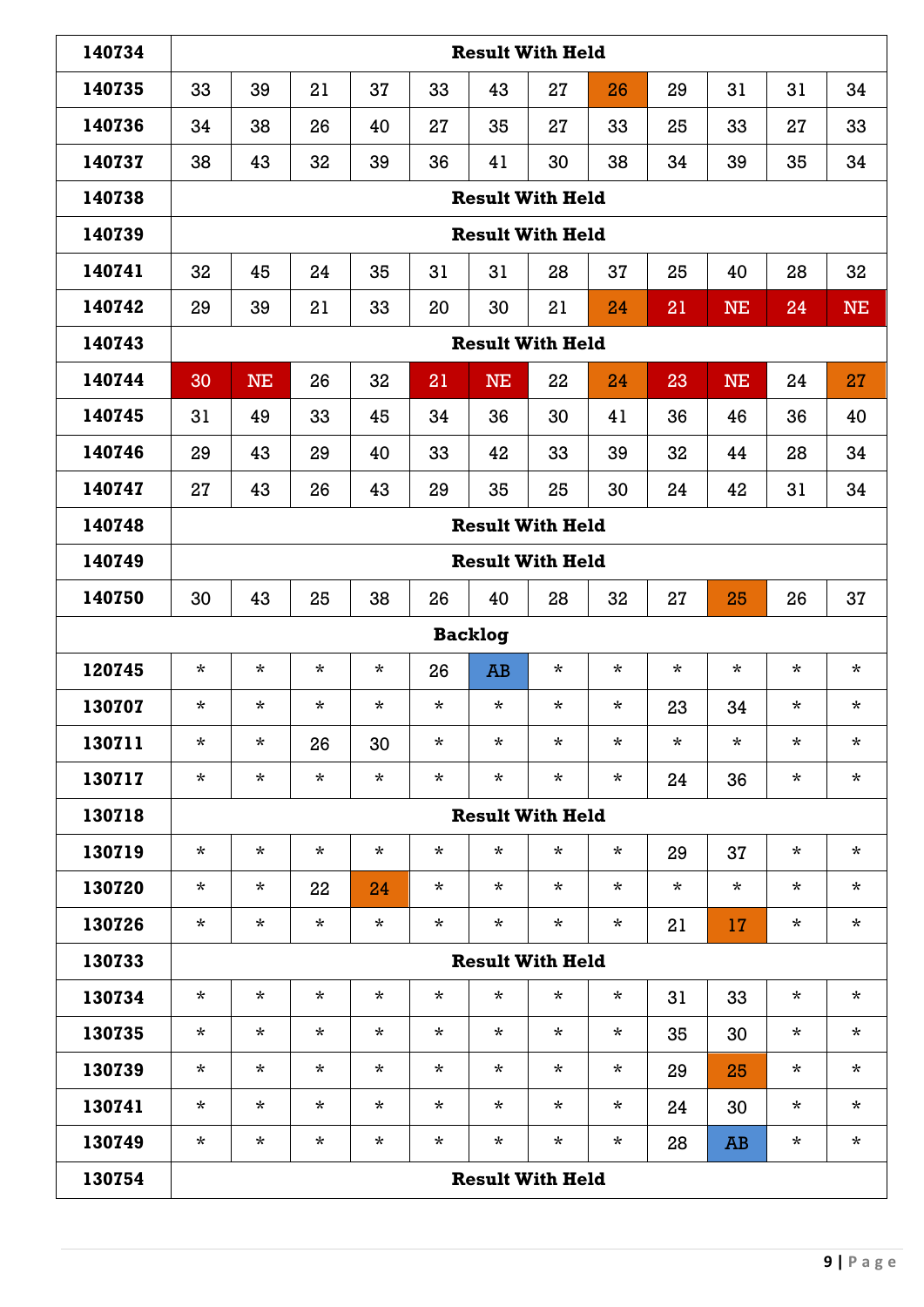|                     |            |                 |            |                 | Programme: M.A. Urdu (08) |                 |            |                 |                |            |
|---------------------|------------|-----------------|------------|-----------------|---------------------------|-----------------|------------|-----------------|----------------|------------|
| Enrol.<br><b>No</b> |            | <b>MUR-C201</b> |            | <b>MUR-C202</b> |                           | <b>MUR-C203</b> |            | <b>MUR-C204</b> | <b>SO-E201</b> |            |
|                     | <b>CIA</b> | <b>ESE</b>      | <b>CIA</b> | <b>ESE</b>      | <b>CIA</b>                | <b>ESE</b>      | <b>CIA</b> | <b>ESE</b>      | <b>CIA</b>     | <b>ESE</b> |
| 140803              | 32         | 43              | 30         | 41              | 30                        | 38              | 31         | 35              | 31             | 35         |
| 140804              | 33         | 46              | 31         | 44              | 33                        | 41              | 32         | 33              | 31             | 35         |
| 140805              | 27         | 32              | 25         | 31              | 25                        | 30              | 23         | 33              | 33             | 35         |
| 140806              | 30         | 47              | 29         | 42              | 31                        | 42              | 30         | 38              | 30             | 25         |
| 140807              | 31         | 47              | 29         | 46              | 32                        | 49              | 30         | 39              | 28             | 45         |
| 140808              | 35         | 43              | 33         | 44              | 33                        | 34              | 32         | 39              | 32             | 37         |
| 140809              | 29         | 33              | 29         | 31              | 31                        | 30              | 31         | 32              | 31             | 23         |
| 140811              | 33         | 43              | 34         | 32              | 33                        | 41              | 33         | 36              | 34             | 36         |
| 140812              | 35         | 42              | 32         | 44              | 33                        | 39              | 32         | 40              | 35             | 35         |
| 140813              | 31         | 39              | 31         | 26              | 35                        | 37              | 31         | 34              | 32             | 39         |
| 140814              | 34         | 46              | 32         | 43              | 35                        | 41              | 32         | 36              | 34             | 31         |
| 140816              | 32         | 43              | 31         | 31              | 33                        | 45              | 32         | 41              | 29             | 41         |
| 140817              | 33         | 41              | 32         | 37              | 34                        | 38              | 31         | 33              | 37             | 35         |
| 140818              | 26         | 49              | 28         | 35              | 31                        | 36              | 30         | 36              | 26             | 36         |
| 140819              | 32         | 47              | 33         | 48              | 36                        | 47              | 34         | 39              | 34             | 36         |
| 140820              | 32         | 48              | 29         | 43              | 31                        | 47              | 30         | 38              | 34             | 40         |
| 140821              | 30         | 43              | 28         | 13              | 30                        | 33              | 32         | 36              | 30             | 34         |
| 140822              | 31         | 37              | 32         | 21              | 34                        | 32              | 32         | 31              | 34             | 27         |
| 140823              | 30         | 38              | 32         | 42              | 34                        | 34              | 33         | 33              | 32             | 30         |
| 140824              | 33         | 39              | 32         | 40              | 34                        | 44              | 32         | 33              | 36             | 32         |
| 140825              | 32         | 48              | 33         | 45              | 35                        | 50              | 34         | 43              | 33             | 45         |
| 140826              | 32         | 40              | 29         | 30              | 33                        | 35              | 30         | 39              | 29             | 39         |
| 140827              | 31         | 43              | 28         | 32              | 32                        | 38              | 31         | 32              | 32             | 37         |
| 140828              | 27         | 44              | 29         | 44              | 30                        | 32              | 30         | 35              | 30             | 43         |
| 140829              | 31         | 49              | 33         | 42              | 34                        | 31              | 30         | 35              | 33             | 37         |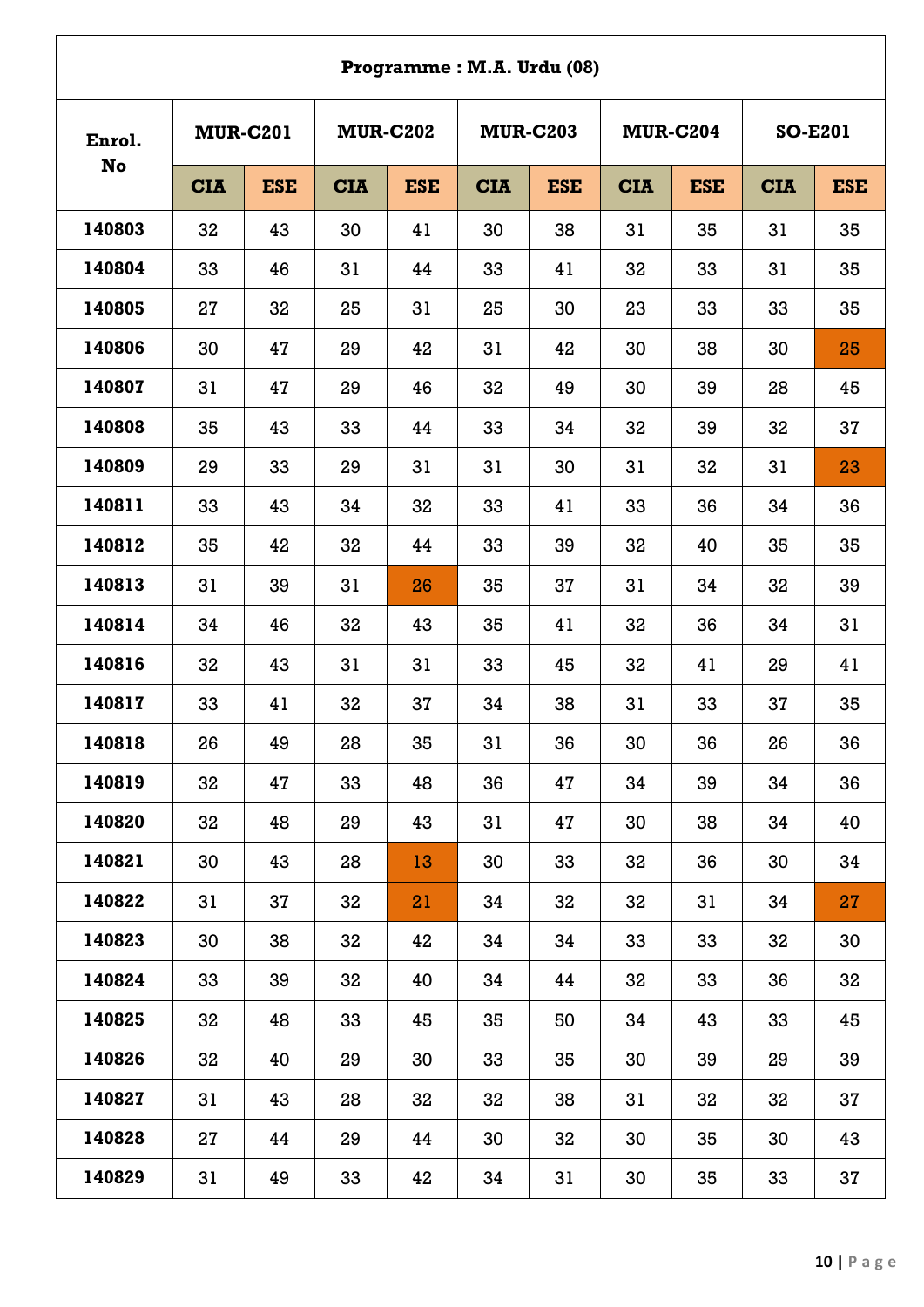# **Programme : M.A. Education (09)**

| Enrol.<br><b>No</b> | EDU-<br><b>C201</b> |            | EDU-<br>C202 |            | EDU-<br>C203 |            | <b>EDU-E204</b>         |            | <b>EDU-E207</b> |            | <b>SO-E201</b> |            | <b>SO-E202</b> |            |
|---------------------|---------------------|------------|--------------|------------|--------------|------------|-------------------------|------------|-----------------|------------|----------------|------------|----------------|------------|
|                     | <b>CIA</b>          | <b>ESE</b> | <b>CIA</b>   | <b>ESE</b> | <b>CIA</b>   | <b>ESE</b> | <b>CIA</b>              | <b>ESE</b> | <b>CIA</b>      | <b>ESE</b> | <b>CIA</b>     | <b>ESE</b> | <b>CIA</b>     | <b>ESE</b> |
| 140902              | 29                  | 48         | 27           | 40         | 28           | 42         | <b>NO</b>               | <b>NO</b>  | 34              | 39         | <b>NO</b>      | <b>NO</b>  | 30             | 45         |
| 140903              | 33                  | 49         | 31           | 45         | 31           | 49         | <b>NO</b>               | <b>NO</b>  | 34              | 45         | <b>NO</b>      | <b>NO</b>  | 32             | 43         |
| 140904              |                     |            |              |            |              |            | <b>Result With Held</b> |            |                 |            |                |            |                |            |
| 140905              |                     |            |              |            |              |            | <b>Result With Held</b> |            |                 |            |                |            |                |            |
| 140906              | 29                  | 45         | 31           | 42         | 32           | 48         | <b>NO</b>               | <b>NO</b>  | 34              | 45         | <b>NO</b>      | <b>NO</b>  | 31             | 45         |
| 140907              | 29                  | 50         | 27           | 42         | 28           | 41         | <b>NO</b>               | <b>NO</b>  | 30              | 45         | <b>NO</b>      | <b>NO</b>  | 30             | 42         |
| 140908              | 28                  | 50         | 28           | 41         | 29           | 45         | NO                      | <b>NO</b>  | 33              | 42         | NO             | <b>NO</b>  | 30             | 46         |
| 140909              | 35                  | 53         | 32           | 44         | 35           | 45         | <b>NO</b>               | <b>NO</b>  | 35              | 47         | 32             | 46         | NO             | NO         |
| 140910              | 28                  | 45         | 27           | 40         | 29           | 42         | 30                      | 40         | <b>NO</b>       | <b>NO</b>  | 22             | 32         | NO             | NO         |
| 140911              | 27                  | 44         | 27           | 39         | 26           | 44         | <b>NO</b>               | <b>NO</b>  | 30              | 38         | 24             | 24         | <b>NO</b>      | NO         |
| 140912              | 25                  | 42         | 25           | 41         | 26           | 38         | <b>NO</b>               | <b>NO</b>  | 27              | 38         | <b>NO</b>      | <b>NO</b>  | 28             | 34         |
| 140914              | 30                  | 42         | 28           | 44         | 29           | 37         | 29                      | 42         | <b>NO</b>       | <b>NO</b>  | 27             | 33         | NO             | NO         |
| 140915              | 32                  | 48         | 33           | 41         | 32           | 43         | 36                      | 42         | <b>NO</b>       | <b>NO</b>  | 28             | 37         | NO             | <b>NO</b>  |
| 140916              | 27                  | 46         | 27           | 39         | 28           | 35         | <b>NO</b>               | <b>NO</b>  | 31              | 41         | 24             | 30         | <b>NO</b>      | NO         |
| 140917              | 29                  | 35         | 30           | 46         | 27           | 43         | 36                      | 45         | <b>NO</b>       | <b>NO</b>  | 31             | 30         | NO             | NO         |
| 140918              | 31                  | 49         | 30           | 44         | 30           | 41         | <b>NO</b>               | <b>NO</b>  | 34              | 33         | 32             | 43         | <b>NO</b>      | NO         |
| 140919              | 33                  | 50         | 32           | 47         | 32           | 48         | <b>NO</b>               | <b>NO</b>  | 37              | 49         | 31             | 52         | NO             | NO         |
| 140920              | 31                  | 49         | 31           | 48         | 31           | 51         | NO                      | <b>NO</b>  | 33              | 48         | 30             | 56         | NO             | <b>NO</b>  |
| 140921              | 34                  | 47         | 33           | 44         | 33           | 47         | 38                      | 46         | NO              | <b>NO</b>  | 32             | 35         | <b>NO</b>      | <b>NO</b>  |
| 140922              | 35                  | 49         | 28           | 44         | 31           | 42         | 37                      | 47         | <b>NO</b>       | <b>NO</b>  | 30             | 39         | NO             | <b>NO</b>  |
| 140923              | 29                  | 43         | 28           | 41         | 28           | 42         | <b>NO</b>               | <b>NO</b>  | 30              | 45         | 30             | 38         | <b>NO</b>      | NO         |
| 140924              | 32                  | 43         | 32           | 42         | 31           | 40         | 31                      | 43         | NO              | <b>NO</b>  | 32             | 37         | NO             | NO         |
| 140925              | 27                  | 49         | 29           | 42         | 27           | 42         | <b>NO</b>               | <b>NO</b>  | 30              | 39         | 26             | 38         | NO             | <b>NO</b>  |
| 140926              | 28                  | 35         | 27           | 30         | 26           | 30         | <b>NO</b>               | <b>NO</b>  | 26              | 30         | 26             | 30         | <b>NO</b>      | <b>NO</b>  |
| 140927              | 34                  | 47         | 26           | 44         | 32           | 46         | <b>NO</b>               | <b>NO</b>  | 33              | 44         | 35             | 42         | NO             | NO         |
| 140928              | 28                  | 48         | 26           | 44         | 27           | 39         | NO                      | <b>NO</b>  | 32              | 30         | <b>NO</b>      | <b>NO</b>  | 29             | 35         |
| 140929              | 31                  | 45         | 28           | 42         | 28           | 38         | <b>NO</b>               | <b>NO</b>  | 32              | 41         | 32             | 22         | NO             | NO         |
| 140930              | 30                  | 36         | 30           | 43         | 28           | 39         | NO                      | <b>NO</b>  | 30              | 41         | 28             | 30         | <b>NO</b>      | NO         |
|                     | <b>Backlog</b>      |            |              |            |              |            |                         |            |                 |            |                |            |                |            |
| 130910              | $\star$             | $\star$    | $\star$      | $\star$    | 31           | 35         | *                       | $\star$    | *               | $\star$    | $\star$        | $\star$    | $\star$        | $\star$    |
| 130912              | $\star$             | $\star$    | $\star$      | $\star$    | 35           | 47         | $\star$                 | $\star$    | $\star$         | $\star$    | $\star$        | $\star$    | $\star$        | $\star$    |
| 130922              |                     |            |              |            |              |            | <b>Result With Held</b> |            |                 |            |                |            |                |            |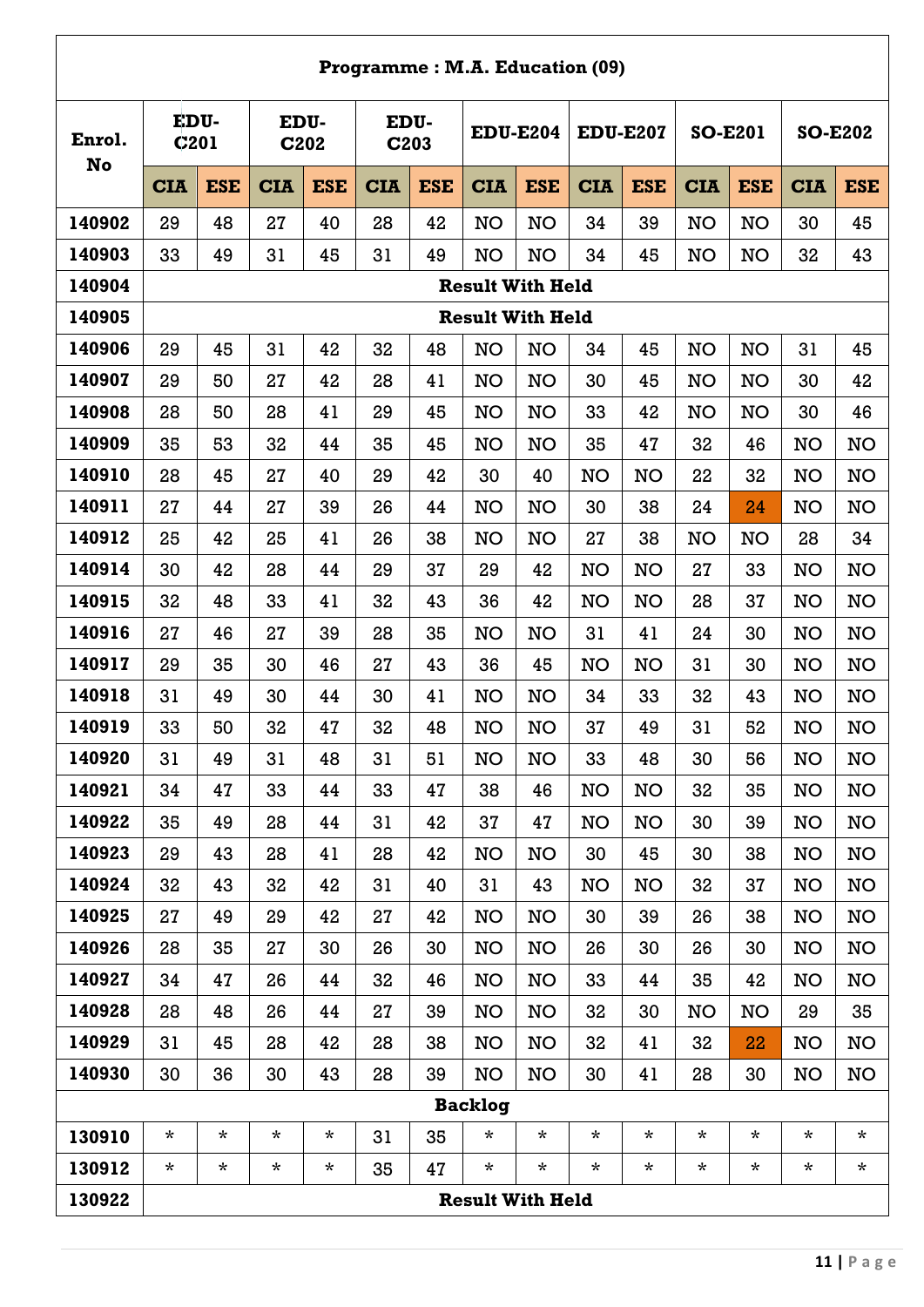|        |                          |            |              |            |                          |            | Programme: MTM (10) |                |                         |            |            |            |                |            |                |            |
|--------|--------------------------|------------|--------------|------------|--------------------------|------------|---------------------|----------------|-------------------------|------------|------------|------------|----------------|------------|----------------|------------|
| Enrol. | MTM-<br>C <sub>201</sub> |            | MTM-<br>C202 |            | MTM-<br>C <sub>203</sub> |            | MTM-<br>C204        |                | MTM-                    | C205       | MTM-       | C206       | <b>SO-E201</b> |            | <b>SO-E202</b> |            |
| No     | <b>CIA</b>               | <b>ESE</b> | <b>CIA</b>   | <b>ESE</b> | <b>CIA</b>               | <b>ESE</b> | <b>CIA</b>          | <b>ESE</b>     | <b>CIA</b>              | <b>ESE</b> | <b>CIA</b> | <b>ESE</b> | <b>CIA</b>     | <b>ESE</b> | <b>CIA</b>     | <b>ESE</b> |
| 141001 | 29                       | 35         | 24           | 39         | 30                       | 32         | 29                  | 34             | 24                      | 47         | 28         | 49         | 26             | 42         | NO             | <b>NO</b>  |
| 141002 | 30                       | 34         | 25           | 31         | 29                       | 31         | 29                  | 38             | 27                      | 38         | 30         | 49         | 30             | 30         | <b>NO</b>      | <b>NO</b>  |
| 141003 | 29                       | 37         | 22           | 35         | 28                       | 30         | 26                  | 40             | 27                      | 43         | 29         | 50         | 26             | 26         | <b>NO</b>      | <b>NO</b>  |
| 141004 |                          |            |              |            |                          |            |                     |                | <b>Result With Held</b> |            |            |            |                |            |                |            |
| 141005 |                          |            |              |            |                          |            |                     |                | <b>Result With Held</b> |            |            |            |                |            |                |            |
| 141006 | 35                       | 48         | 31           | 45         | 31                       | 33         | 34                  | 52             | 33                      | 50         | 31         | 53         | 32             | 44         | NO             | <b>NO</b>  |
| 141007 | 33                       | 48         | 28           | 42         | 31                       | 33         | 31                  | 48             | 35                      | 53         | 30         | 55         | 30             | 44         | NO             | NO         |
| 141008 | 33                       | 42         | 30           | 42         | 28                       | 32         | 35                  | 49             | 35                      | 53         | 29         | 55         | 33             | 47         | <b>NO</b>      | <b>NO</b>  |
| 141009 | 32                       | 39         | 30           | 34         | 31                       | 34         | 37                  | 40             | 35                      | 48         | 28         | 55         | 35             | 33         | <b>NO</b>      | <b>NO</b>  |
| 141010 | 36                       | 48         | 31           | 42         | 33                       | 33         | 39                  | 53             | 36                      | 53         | 36         | 53         | 38             | 46         | NO             | <b>NO</b>  |
| 141011 | 29                       | 33         | 25           | 33         | 28                       | 30         | 24                  | 40             | 28                      | 44         | 29         | 50         | 27             | 23         | <b>NO</b>      | <b>NO</b>  |
| 141012 | 31                       | 43         | 26           | 40         | 31                       | 30         | 29                  | 43             | 30                      | 49         | 32         | 53         | 33             | 42         | NO             | <b>NO</b>  |
| 141013 | 32                       | 43         | 28           | 34         | 29                       | 33         | 32                  | 37             | 28                      | 48         | 31         | 52         | 30             | 35         | NO             | <b>NO</b>  |
| 141014 | 29                       | 40         | 25           | 34         | 29                       | 33         | 28                  | 44             | 26                      | 45         | 29         | 49         | 27             | 41         | NO             | <b>NO</b>  |
| 141015 | 33                       | 46         | 31           | 37         | 32                       | 35         | 35                  | 51             | 32                      | 53         | 33         | 55         | NO             | <b>NO</b>  | 32             | 49         |
| 141016 | 32                       | 41         | 27           | 37         | 30                       | 32         | 31                  | 44             | 28                      | 49         | 32         | 55         | <b>NO</b>      | <b>NO</b>  | 31             | 47         |
| 141017 | 30                       | 38         | 28           | 39         | 28                       | 31         | 31                  | 44             | 34                      | 54         | 32         | 53         | 32             | 38         | NO             | <b>NO</b>  |
| 141018 | 29                       | 38         | 27           | 41         | 31                       | 31         | 26                  | 43             | 30                      | 45         | 32         | 49         | 30             | 30         | <b>NO</b>      | <b>NO</b>  |
| 141019 | 36                       | 45         | 33           | 44         | 32                       | 31         | 38                  | 46             | 36                      | 50         | 35         | 52         | 37             | 35         | NO             | <b>NO</b>  |
| 141021 | 34                       | 36         | 28           | 38         | 28                       | 36         | 33                  | 46             | 33                      | 49         | 30         | 53         | 30             | 39         | NO             | <b>NO</b>  |
| 141022 | 20                       | AB         | 24           | <b>AB</b>  | 28                       | AB         | 20                  | <b>AB</b>      | 22                      | <b>AB</b>  | <b>NA</b>  | <b>NA</b>  | 26             | AB         | <b>NO</b>      | <b>NO</b>  |
| 141023 |                          |            |              |            |                          |            |                     |                | <b>Result With Held</b> |            |            |            |                |            |                |            |
| 141024 | 34                       | 45         | 32           | 37         | 32                       | 32         | 35                  | 45             | 34                      | 51         | 31         | 53         | 32             | 45         | <b>NO</b>      | <b>NO</b>  |
| 141025 | 30                       | 41         | 27           | 32         | 30                       | 35         | 29                  | 40             | 26                      | 52         | 27         | 50         | 30             | 34         | <b>NO</b>      | <b>NO</b>  |
| 141026 | 29                       | 36         | 25           | 32         | 30                       | 34         | 28                  | 35             | 28                      | 40         | 30         | 50         | 28             | 26         | <b>NO</b>      | <b>NO</b>  |
|        |                          |            |              |            |                          |            |                     | <b>Backlog</b> |                         |            |            |            |                |            |                |            |
| 131012 | $\star$                  | $\star$    | $\star$      | $\star$    | 27                       | 30         | $\star$             | $\star$        | $\star$                 | $\star$    | $\star$    | $\star$    | <b>NO</b>      | NO         | $\star$        | $\star$    |
| 131022 | $\star$                  | $\star$    | $\star$      | $\star$    | $\star$                  | $\star$    | $\star$             | $\star$        | *                       | $^\star$   | $\star$    | $\star$    | 26             | 26         | <b>NO</b>      | <b>NO</b>  |
| 131028 | $\star$                  | $\star$    | $^\star$     | $^\star$   | $^\star$                 | $^\star$   | $^\star$            | $^\star$       | $^\star$                | $^\star$   | $\star$    | $^\star$   | 30             | 42         | <b>NO</b>      | <b>NO</b>  |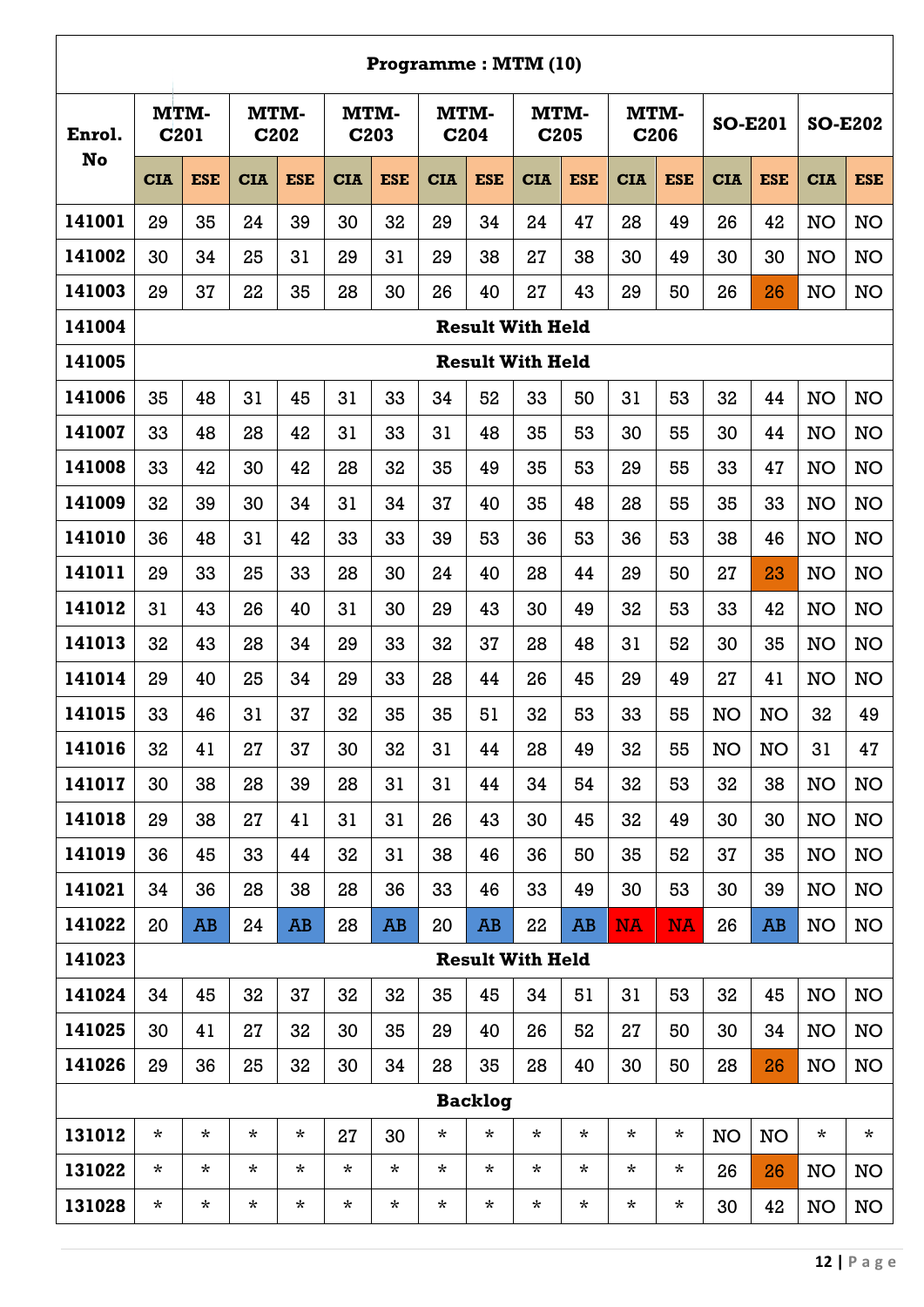| Programme: M.A. Political Science (12) |                 |                         |                 |            |                 |            |                 |            |             |            |             |            |
|----------------------------------------|-----------------|-------------------------|-----------------|------------|-----------------|------------|-----------------|------------|-------------|------------|-------------|------------|
| Enrol.<br>No                           | <b>MAP-C201</b> |                         | <b>MAP-C202</b> |            | <b>MAP-C203</b> |            | <b>MAP-C204</b> |            | SO-<br>E201 |            | SO-<br>E202 |            |
|                                        | <b>CIA</b>      | <b>ESE</b>              | <b>CIA</b>      | <b>ESE</b> | <b>CIA</b>      | <b>ESE</b> | <b>CIA</b>      | <b>ESE</b> | <b>CIA</b>  | <b>ESE</b> | <b>CIA</b>  | <b>ESE</b> |
| 141201                                 | 31              | 40                      | 29              | 41         | 32              | 47         | 26              | 38         | 31          | 38         | <b>NO</b>   | <b>NO</b>  |
| 141203                                 | 29              | 39                      | 28              | 46         | 30              | 49         | 27              | 37         | NO          | <b>NO</b>  | 29          | 42         |
| 141204                                 | 28              | <b>AB</b>               | 28              | 47         | 29              | 47         | 26              | 37         | 29          | <b>NE</b>  | <b>NO</b>   | NO         |
| 141206                                 | 29              | AB                      | 29              | 46         | 27              | 47         | 24              | 34         | <b>NO</b>   | <b>NO</b>  | 29          | 45         |
| 141207                                 | 29              | 49                      | 31              | 51         | 31              | 49         | 25              | 35         | NO          | <b>NO</b>  | 30          | 42         |
| 141208                                 | 33              | 46                      | 31              | 45         | 35              | 52         | 29              | 40         | 31          | 43         | <b>NO</b>   | NO         |
| 141209                                 | 31              | 40                      | 31              | 48         | 33              | 50         | 28              | 38         | 32          | 35         | <b>NO</b>   | NO         |
| 141210                                 | 30              | 38                      | 24              | 32         | 32              | 33         | 25              | 33         | 31          | 16         | <b>NO</b>   | NO         |
| 141211                                 | 32              | 49                      | 34              | 43         | 33              | 46         | 29              | 37         | 35          | 31         | <b>NO</b>   | NO         |
| 141212                                 | 31              | 34                      | 31              | 39         | 32              | 48         | 27              | 40         | 35          | 34         | <b>NO</b>   | <b>NO</b>  |
| 141213                                 | 28              | 43                      | 30              | 45         | 31              | 47         | 23              | 36         | <b>NO</b>   | <b>NO</b>  | 29          | 47         |
| 141214                                 | 31              | 38                      | 33              | 46         | 32              | 48         | 27              | 35         | 30          | 38         | <b>NO</b>   | NO         |
| 141215                                 | 28              | 41                      | 20              | 38         | 24              | 39         | 21              | 35         | 28          | 31         | <b>NO</b>   | NO         |
| 141216                                 | 27              | 36                      | 30              | 46         | 31              | 46         | 25              | 36         | 28          | 37         | <b>NO</b>   | NO         |
| 141217                                 | 32              | 38                      | 31              | 45         | 31              | 44         | 27              | 37         | <b>NO</b>   | <b>NO</b>  | 30          | 44         |
| 141218                                 | 27              | 40                      | 29              | 42         | 30              | 43         | 25              | 33         | 32          | 31         | <b>NO</b>   | NO         |
| 141219                                 | 32              | 39                      | 34              | 49         | 34              | 48         | 31              | 42         | 32          | 35         | <b>NO</b>   | <b>NO</b>  |
| 141220                                 | 33              | 44                      | 33              | 47         | 34              | 51         | 30              | 39         | 33          | 31         | <b>NO</b>   | NO         |
| 141221                                 |                 | <b>Result With Held</b> |                 |            |                 |            |                 |            |             |            |             |            |
| 141222                                 | 27              | 33                      | 25              | 33         | 25              | 32         | 23              | 34         | <b>NO</b>   | <b>NO</b>  | 28          | 37         |
| 141223                                 | 29              | 46                      | 33              | 49         | 30              | 45         | 27              | 37         | 30          | 25         | <b>NO</b>   | <b>NO</b>  |
| 141224                                 | 18              | NE                      | 15              | NE         | 13              | <b>NE</b>  | 11              | NE         | 11          | <b>NE</b>  | <b>NO</b>   | NO         |
| 141225                                 | 31              | 48                      | 34              | 48         | 33              | 47         | 28              | 37         | 32          | 41         | <b>NO</b>   | NO         |
| 141226                                 | 30              | 48                      | 29              | 50         | 31              | 50         | 29              | 38         | 32          | 36         | <b>NO</b>   | NO         |
| 141228                                 | 29              | 44                      | 29              | 47         | 30              | 49         | 27              | 38         | 32          | 38         | <b>NO</b>   | NO         |
| 141229                                 | 28              | 37                      | 30              | 45         | 30              | 39         | 24              | 36         | 32          | 42         | <b>NO</b>   | NO         |
| 141231                                 | 31              | 34                      | 31              | 42         | 33              | 47         | 28              | 39         | NO          | NO         | 29          | 44         |
| <b>Backlog</b>                         |                 |                         |                 |            |                 |            |                 |            |             |            |             |            |
| 121221                                 | $\star$         | $\star$                 | $\star$         | $\star$    | 26              | 35         | $\star$         | $\star$    | NO          | <b>NO</b>  | 33          | 40         |
| 121223                                 | $\star$         | $\star$                 | $\star$         | $\star$    | 33              | 46         | $\star$         | $\ast$     | <b>NO</b>   | <b>NO</b>  | $\star$     | $\star$    |
| 131206                                 | $\star$         | $\star$                 | $\star$         | $^\star$   | 28              | 39         | $\star$         | $^\star$   | NO          | NO         | $\star$     | $\star$    |
| 131210                                 | $\star$         | $\star$                 | $\star$         | $\star$    | 27              | 40         | $\star$         | $\star$    | <b>NO</b>   | <b>NO</b>  | 30          | 42         |
| 131217                                 | $\star$         | $\star$                 | $\star$         | $\star$    | $\star$         | $\star$    | $\star$         | $\ast$     | NO          | NO         | 33          | 41         |